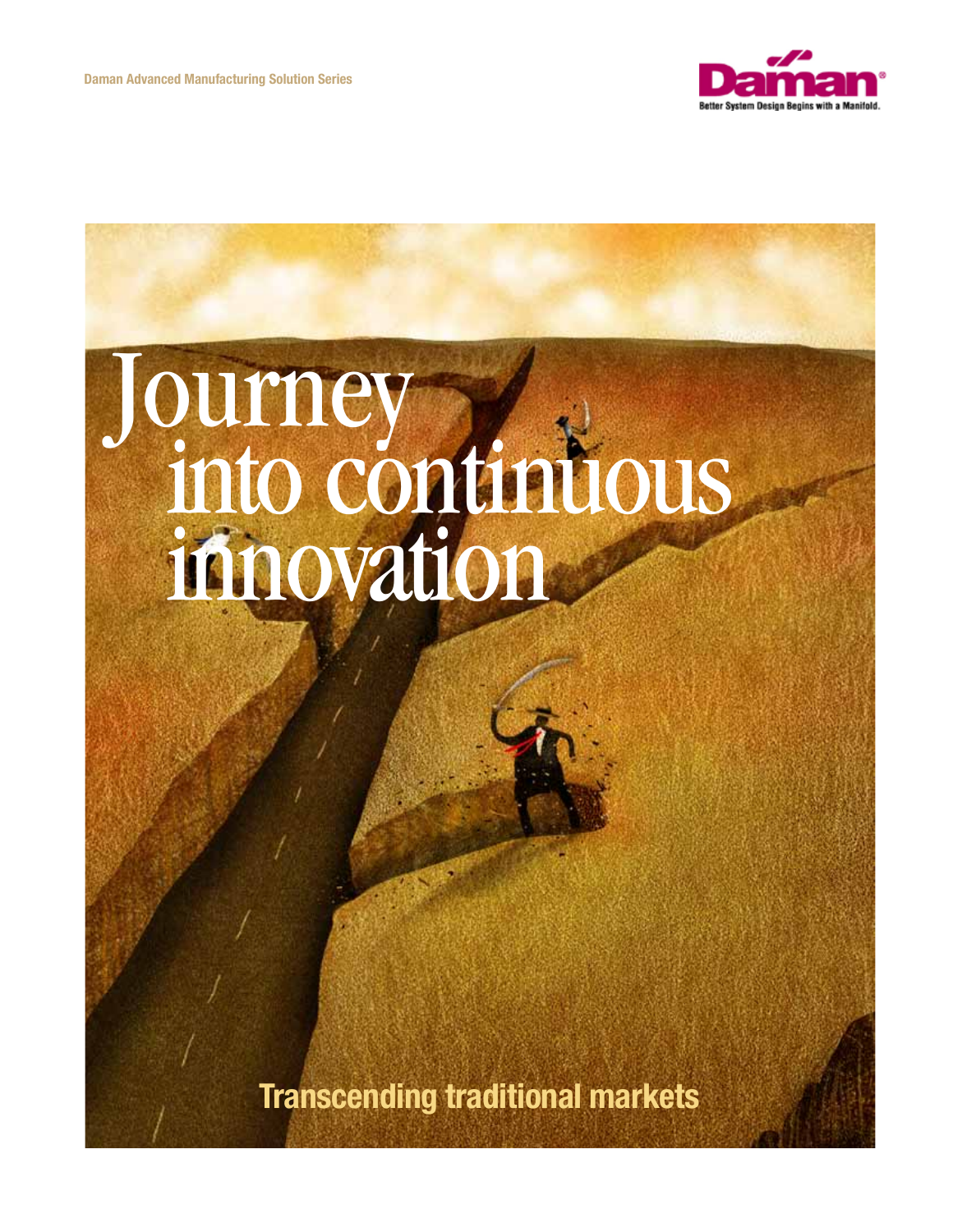# Traditional business wisdom characterizes a strategy as a clear roadmap. It defines the path, guides decision-making, identifies principles, or rules, of the road.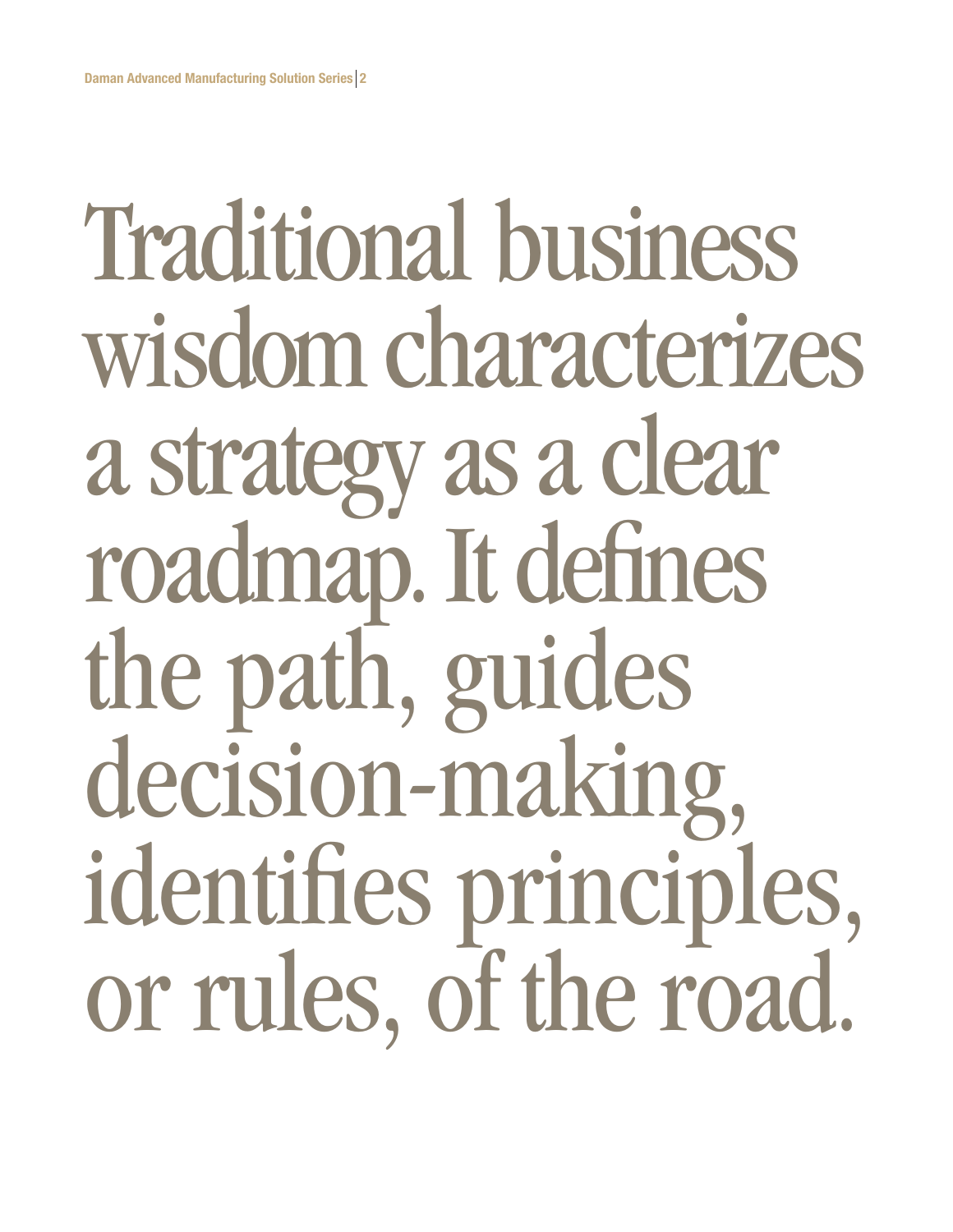**But what happens when a business model is built on one, simple concept: Do the right things for the right reasons? Can that principle shed enough light decade after decade? Can a company that understands continuous improvement better than most apply those same principles to its R&D efforts? What does a product innovation process look like in a continuous improvement framework? And how can the chaos of change affect a product development team?**

**DESPARAGEMENT** aman Products has concentrated on building excellence within the company over three decades. The Midwest-based fluid power manufacturer has integrated a purpose-driven set of values, team leadership and business practices into its processes since it embraced the concept of continuous improvement in 1997. Continuous improvement has permeated the company's DNA. Eliminating waste, streamlining processes, increasing efficiencies have become second nature to everyone inside. But the incremental benefits have limitations.

Daman has looked for role models or mentors among other small businesses and manufacturers to better understand where the continuous improvement journey could lead long-term. But lessons from other innovative organizations have not easily translated to Daman – a company that has held a singular position as a small, advanced manufacturer that keeps adapting and improving its quality, value, service and competitiveness.

To be successful 20 years from now  $-$  or even five years from now – the company has recognized a need to improve the way it approaches innovation. Instinctively, the company has borrowed concepts from its own culture of continuous improvement and applied them to a product development process.

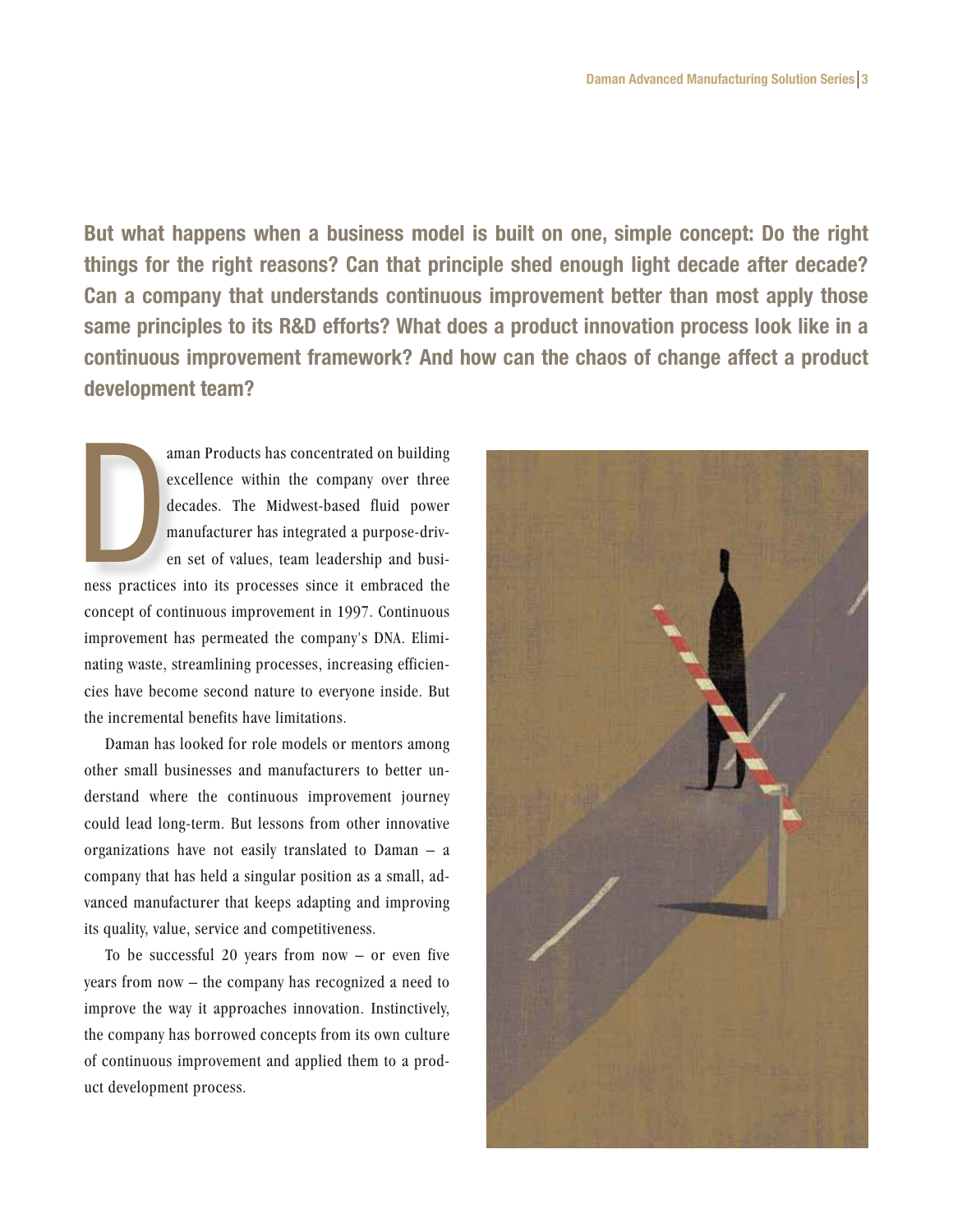## Creating an entrepreneurial culture

he R&D mantra pervades the corporate world. Yet structured, effective, ongoing innovation oftentimes takes a back seat as business leaders constrain their focus to becoming the low-cost producer with charted efficiency gains. Innovation may be considered a top priority among business The Contract of the Contract of the Contract of the Contract of the Contract of the Contract of the Contract of the Contract of the Contract of the Contract of the Contract of the Contract of the Contract of the Contract o

leaders, but few appear satisfied with their efforts or results. Where is the generation of new solutions that solve customer problems and address real needs in new ways? If innovation is the key component to future growth, why haven't more advancements been made?

### **Those who never make mistakes work for those of us who do.**  *– Henry Ford*

In part, the answers lie in traditional hierarchal corporate structures that dominate

today's business world. These structures impede growth. They paralyze companies and foster risk-averse environments. An autocratic approach to innovation breeds barriers and resistance. It's anathema to a culture of continuous improvement.

A people-centered culture, in contrast, allows workers at every level to solve problems. More important, it allows people to grow personally, so in turn, they can teach, coach and mentor others. Become leaders, in every sense of the word.

Embracing a concept of employee leadership engages people to take responsibility for their daily activities and make good decisions about how to conduct themselves and their jobs. Those same principles can fuel innovation and growth within a company. Empowered employees naturally

evolve into innovators – they bring new ideas to the table, map out development plans for new products or services and launch concepts into the marketplace.

#### **Build today to succeed tomorrow**

Nothing in a culture built on the concept of continuous improvement allows a company to leave its future up to serendipity, chance, complacency or indifference. Instead, the innate pursuit of improvement warrants a desire to change, innovate, move into new markets, and adapt to a constantly changing economic environment.

Daman's owners had been looking for better ways to develop new products and services for nearly a decade. Economic recessions in 2001 and 2008 had heightened awareness at the executive level that a streamlined innovation process would help the company sustain long-term success. Yet traditional approaches had foundered. They needed to tear apart the conventional product development process, apply tools from the continuous improvement toolbox, embrace a contagious commitment to an innovation culture, and help others in the company embrace new responsibilities that could lead to sustained success for decades to come.

Simply, they had realized the need to turn the traditional product development/R&D model upside down.

#### **Create the future**

In 2010, a small group of mid-level leaders at Daman formed a team to chart a new course for product development. The team included members from every aspect of the business – maintenance, purchasing, production, human resources, engineering, outside sales as well as inside sales, even information technology.

The breadth of representation on the team makes solid strategic sense. Yet it defies traditional portrayals of R&D groups. Corporate definitions place responsibility for R&D squarely in the hands of marketing and sales managers. But that approach promotes untold waste of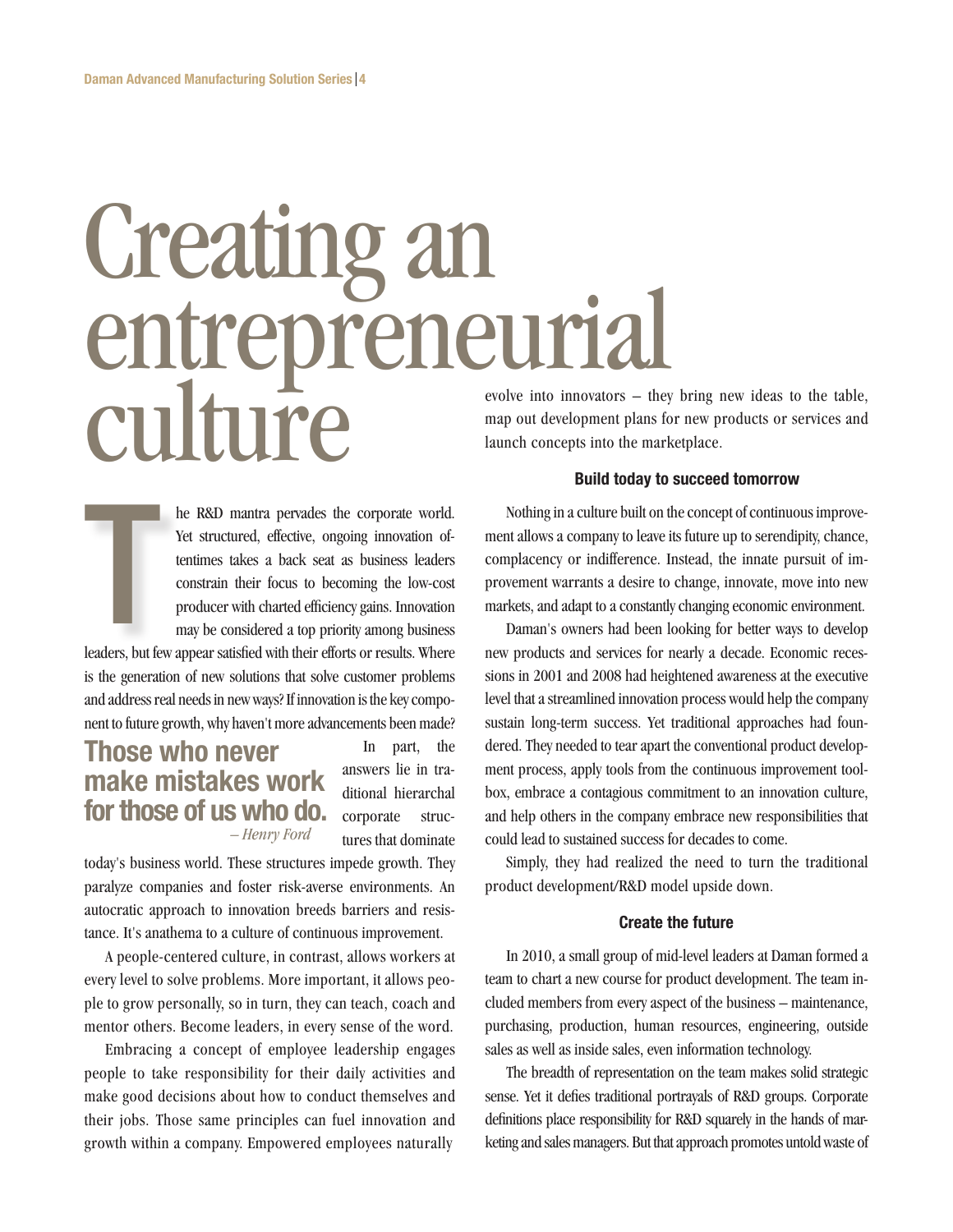

time, resources and energy. An inclusive team, created with a continuous improvement mindset, brings together decision makers who can efficiently identify and analyze resources needed to implement and launch an idea – the machines, materials, labor, training, price points needed to support any new product or service.

Initially, a strategic development consultant helped Daman's product development group, called the Creative Team, define its mission and cultivate a forward-thinking culture. Team members have learned how to collaborate, inspire, build and work together effectively. They have mapped out a path to explore ways to respond to market opportunities by broadening their frame of reference beyond manifolds. That includes developing concepts outside traditional fluid power, and designing new hydraulic products or services.

The Creative Team also has engaged in intense interpersonal development. As team members have accepted new accountabilities and responsibilities, they have focused intently on personal growth, honing their communication skills and cultivating the power of patience and persistence. And they have learned to appreciate what they know, as well as what they don't know.

#### **Beyond the comfort zone**

A culture based on continuous improvement naturally focuses on activities that improve processes, customer service, systems and operations. And it empowers workers at every level to accept personal responsibility and accountability. The worker "owns" the work and needs little to no supervision. Unlike traditional hierarchal structures, this approach gives mid-level leaders more time and resources to focus on forward-thinking projects. And they become more valuable to the long-term success of the company.

But the culture that fosters innovation encourages behaviors that take people out of their comfort zones. It can be a painful process – rarely does such change come naturally.

#### **Drive toward growth**

Daman's Creative Team members have been asked to perform entirely different roles from the norm. In the company's continuous improvement culture, these leaders have found new, more powerful, future-oriented opportunities for personal growth and development.

As a whole, the team has recognized significant advancement in their communication skills. Open dialogue, a common language, and respect for unconventional thought empower any innovation process. But few people come into a workplace – particularly in manufacturing – with well-honed communication skills. By nature, people tend to resist contributing openly to a group. They criticize or quickly dismiss ideas. With practice, however, people can learn to express concise, clear thoughts, listen to what's spoken and unspoken, and provide constructive feedback.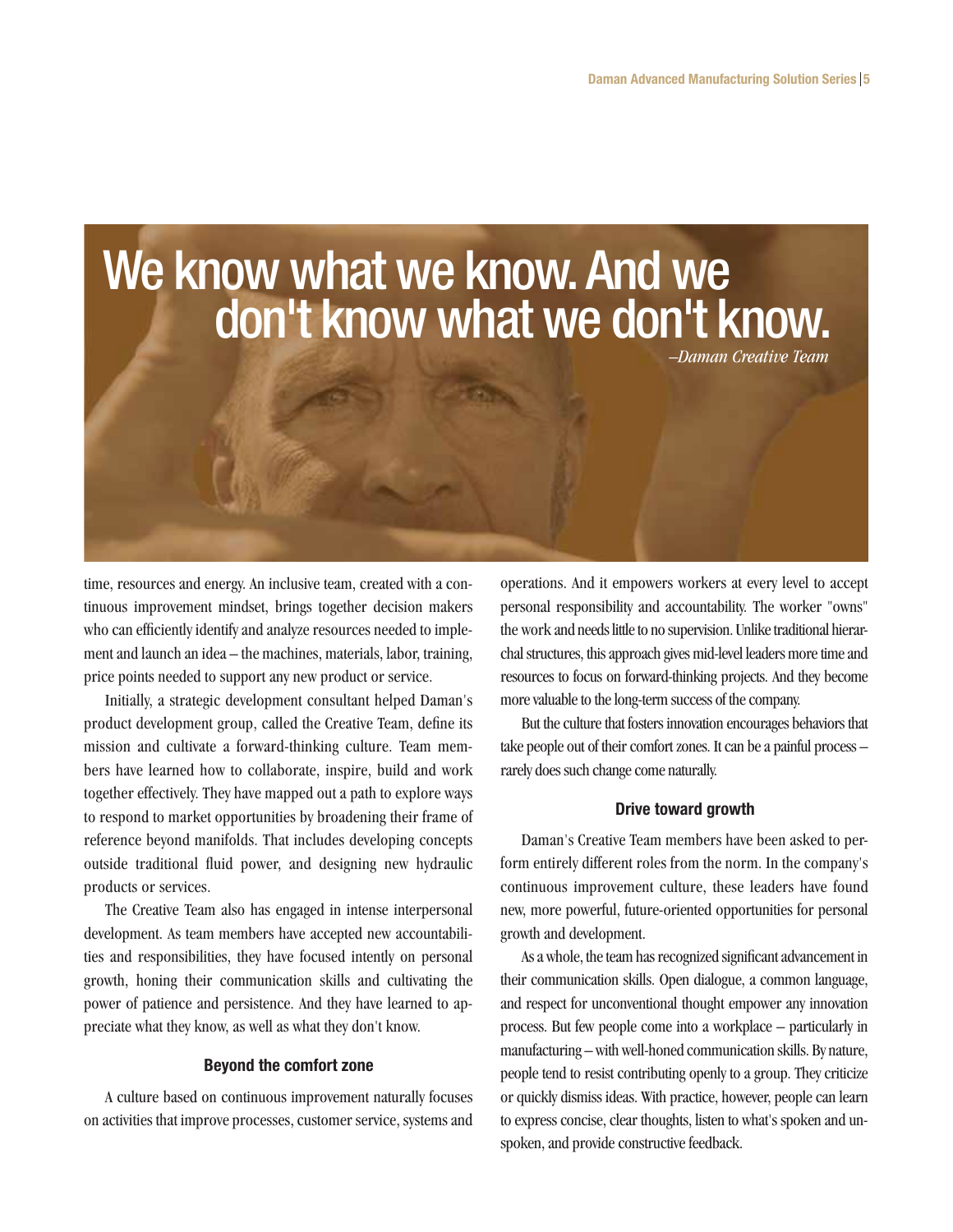# Understanding the entrepreneur

o one can easily define an entrepreneur. In a broad sense, an entrepreneur is someone who can make something happen. Or someone who can make something out of nothing. Entrepreneurs are energetic, focused, determined, ready to affect change. They are dreamers, thinkers or contrarians who have a vision that the rest of the world doesn't quite see. By nature, they don't care what others see – they recognize their vision and go with it. No affect change

Entrepreneurs instinctively recognize and seize opportunities. Then they convert those opportunities into workable and marketable ideas. Time, effort, investment and skills help add value to the ideas. The pursuit carries some risks to implement the ideas in a competitive marketplace. Rewards from these efforts fuel the continuation of the process.

An entrepreneurial culture is about enabling people within an organization to act in an innovative and enterprising way. And the principles of entrepreneurial leadership remain the same, whether in reference to an individual, small business or large corporation.

**Classic characteristics of an entrepreneurial culture**

- Flat leadership structure
- Multiple informal networks
- Periodic use of resources
- Long-term perspective
- Strategy guided by perceptions of opportunities

#### **Innovation in manufacturing**

**The health and vitality of manufacturing in the U.S. presents a diverse portrait. Is the industry thriving or merely surviving? In the fluid power industry, business is healthy. Industry-wide, hydraulic and pneumatic shipments and orders have increased significantly since 2008, according to the National Fluid Power Association. By year-end 2011, fluid power shipments were up over 22 percent, compared to 2010. And the encouraging trends point to continued improvement in 2012. In a broader perspective, manufacturing**  in the U.S. produces \$1.7 trillion of value each year<sup>1</sup>. And U.S. **manufacturers perform two-thirds of all R&D in the nation, driving**  more innovation than any other sector<sup>2</sup>.





The value is the actual index value (2007=100). Growth from Year-Ago = Percent Change from Year-Ago Values. The quarterly figures are averages of the three monthly values for each quarter.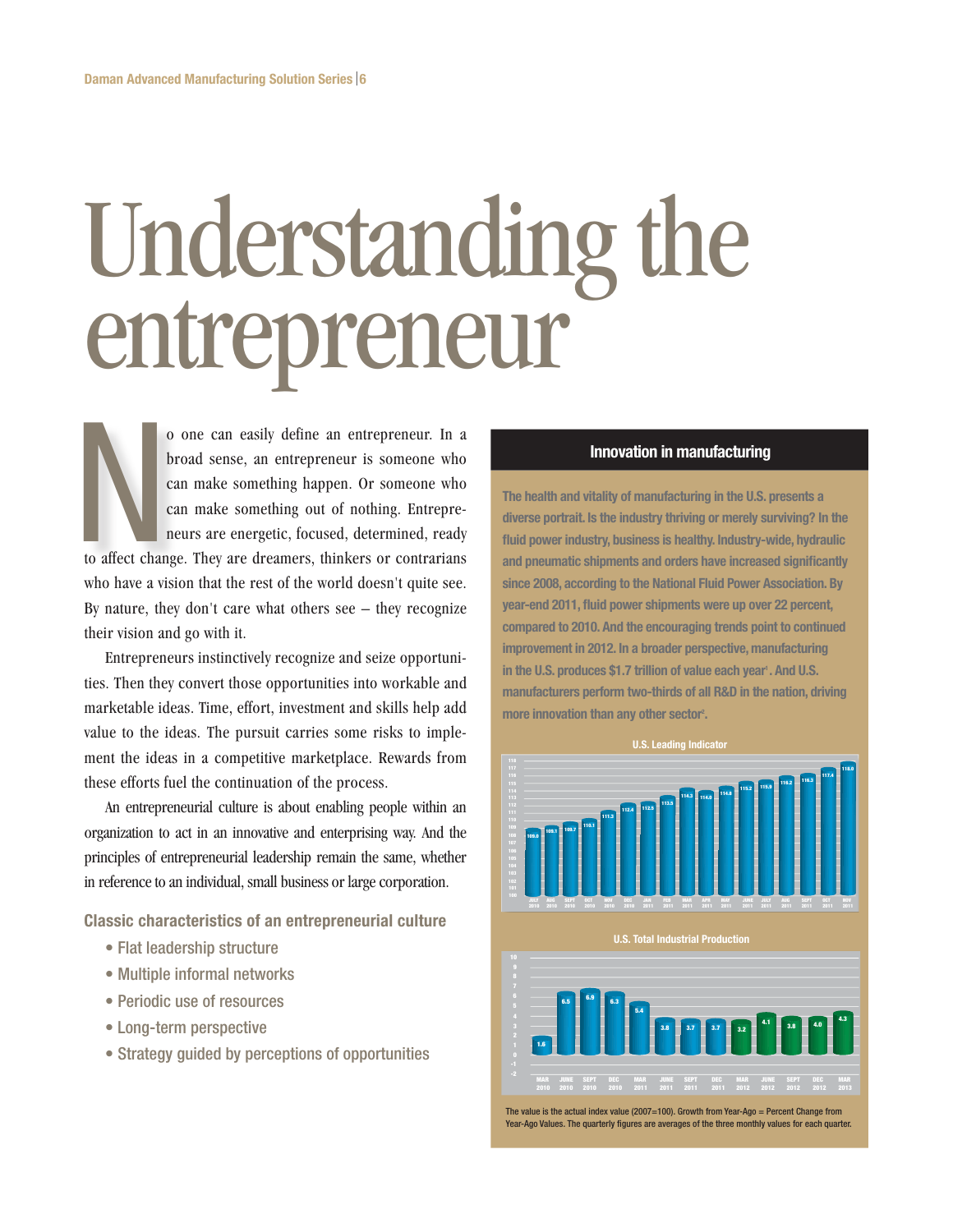### 80% of new product ideas do not<br>A make it through the pipeline. We are searching for the 20%.  *– Daman Creative Team*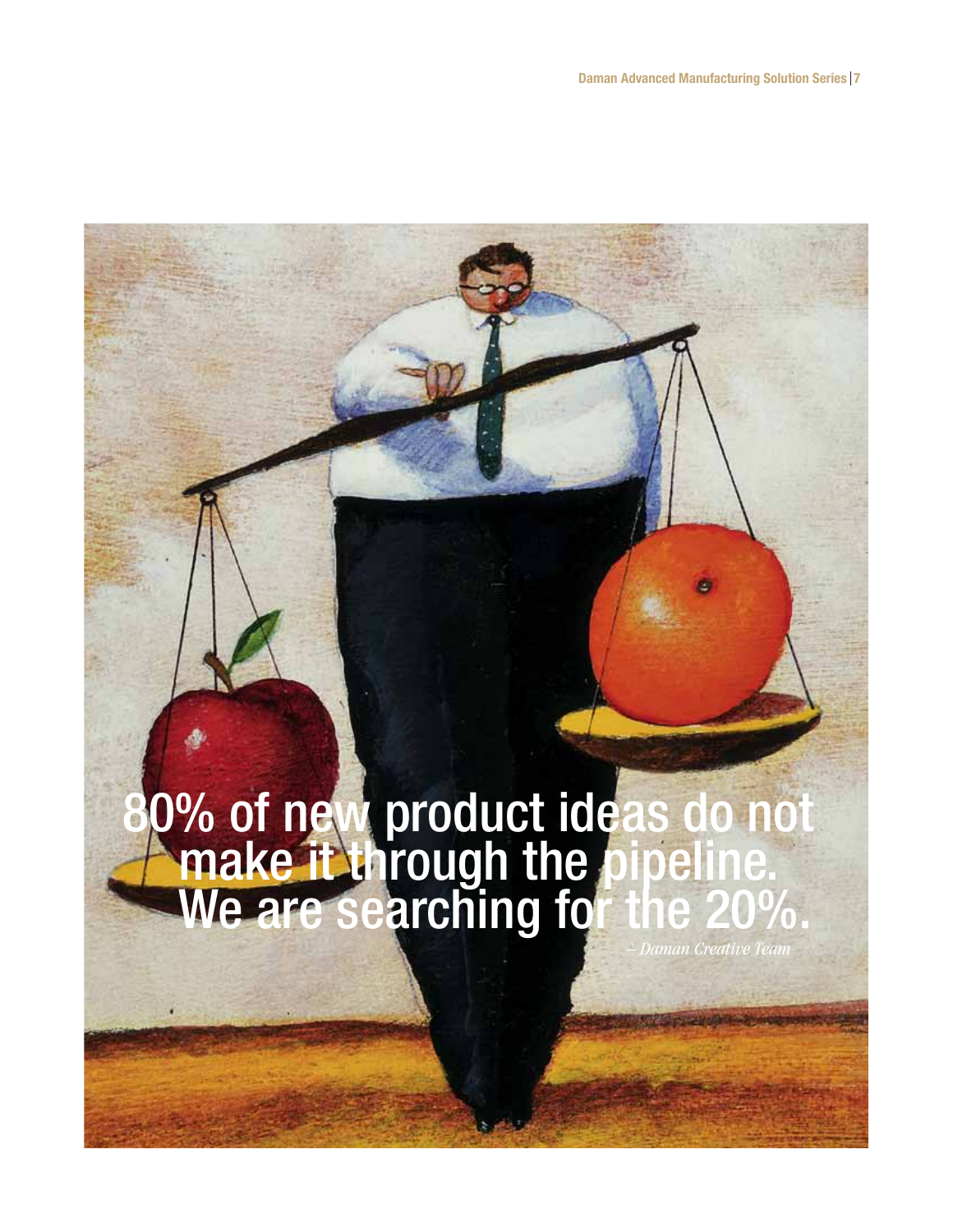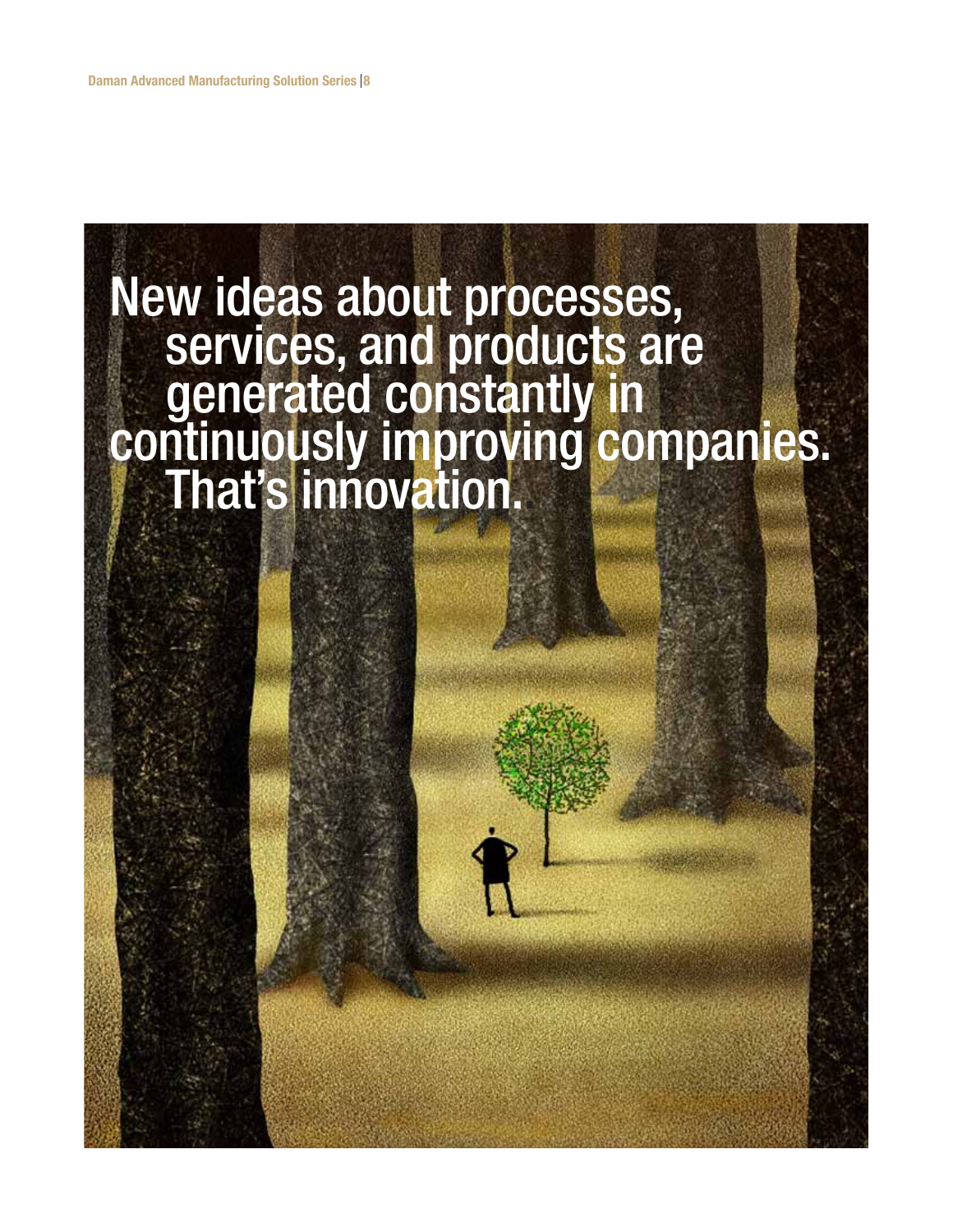nnovation happens every day in a continuously improving company. New ideas about processes, services and products emerge constantly on shop floors, in team-led groups, from seasoned and novice workers. Incremental, small improvements may enhance efficiencies in existing production and deliver ever-greater value to customers. Such changes may include design modifications or structural changes. More expansive or opportunistic concepts may change the competitive arena, render a product obsolete or reach a market beyond the company's current customer base. International<br>International<br>International

In continuous improvement thinking, a primary cause of waste is information deficits. Employees simply lack the knowledge they need to do their jobs efficiently and effectively. This principle

### Innovation requires taking a long view of the process and suspending any expectations for immediate solutions or results.

holds true particularly in the R&D realm, according to Thomas D. Kuczmarski, business consultant and author on innovation. R&D teams waste time and effort as they search,

inquire, wait, retrieve, *– Larry Davis, President of Daman Products* rework or abandon development of new products or services.

They find assurance in what they know and become paralyzed by what they don't know. To effectively grow, they need to know more – about their company, industry, the broader marketplace, trends, customer needs and wants. And they need to know how to process that information in order to make dynamic decisions.

An entrepreneurial culture within a continuously improving company creates an environment where long-term growth and prosperity become as important to team leaders as they are to company owners. And that calls for equipping leaders with the business skills, insights, tools, resources and networks necessary to grow a successful business. It necessitates an environment conducive to ideas, insights, inspiration and

passion. Cultivating such a culture allows the talents of employees to grow and prosper.

#### **Into the unknown**

Everyone says that entrepreneurs take risks. But a closer look at their characteristics sheds light on their risk-averse nature. Successful entrepreneurs take calculated risks, in terms of time, investment or career. They collect necessary resources, develop business plans, and cultivate their abilities to recognize opportunities where others may see chaos, contradiction and confusion.

The potential entrepreneur discovers and uses the resources available to counter risk aversion and identify potential. Howard Shultz purchased a single-location Seattle coffeehouse – called Starbuck's Coffee. Today the company has more than 15,000 stores in 50 countries. Ted Turner inherited a billboard business, which gave him the foundation for purchasing his first TV station in Atlanta and eventually building Turner Broadcasting. These entrepreneurs took calculated risks – and succeeded.

The Creative Team at Daman has smoothed out its process of seeding the pipeline with ideas that can make a difference. By relieving chaos and eliminating waste from the process, the team has replaced risky, unproductive behavior with a methodical, disciplined approach. In essence, the team has mapped out a path to success before it begins the journey.

Outsiders remain skeptical of the team's value. After all, what had it produced after years of meetings? But with closer examination, skeptics have seen the innovation process at work. Ideas flow constantly. And everyone has ways to capture those creative thoughts in a structured, organized system.

The process has forced Daman to reorient its perception of time and what counts as "productive" work in a business culture. Priorities, deadlines, goals play an integral role in successful product development, just as they do in an environment of continuous improvement. This is a significant investment in the future. It requires taking a long view of the process and suspending any expectations for immediate solutions or results.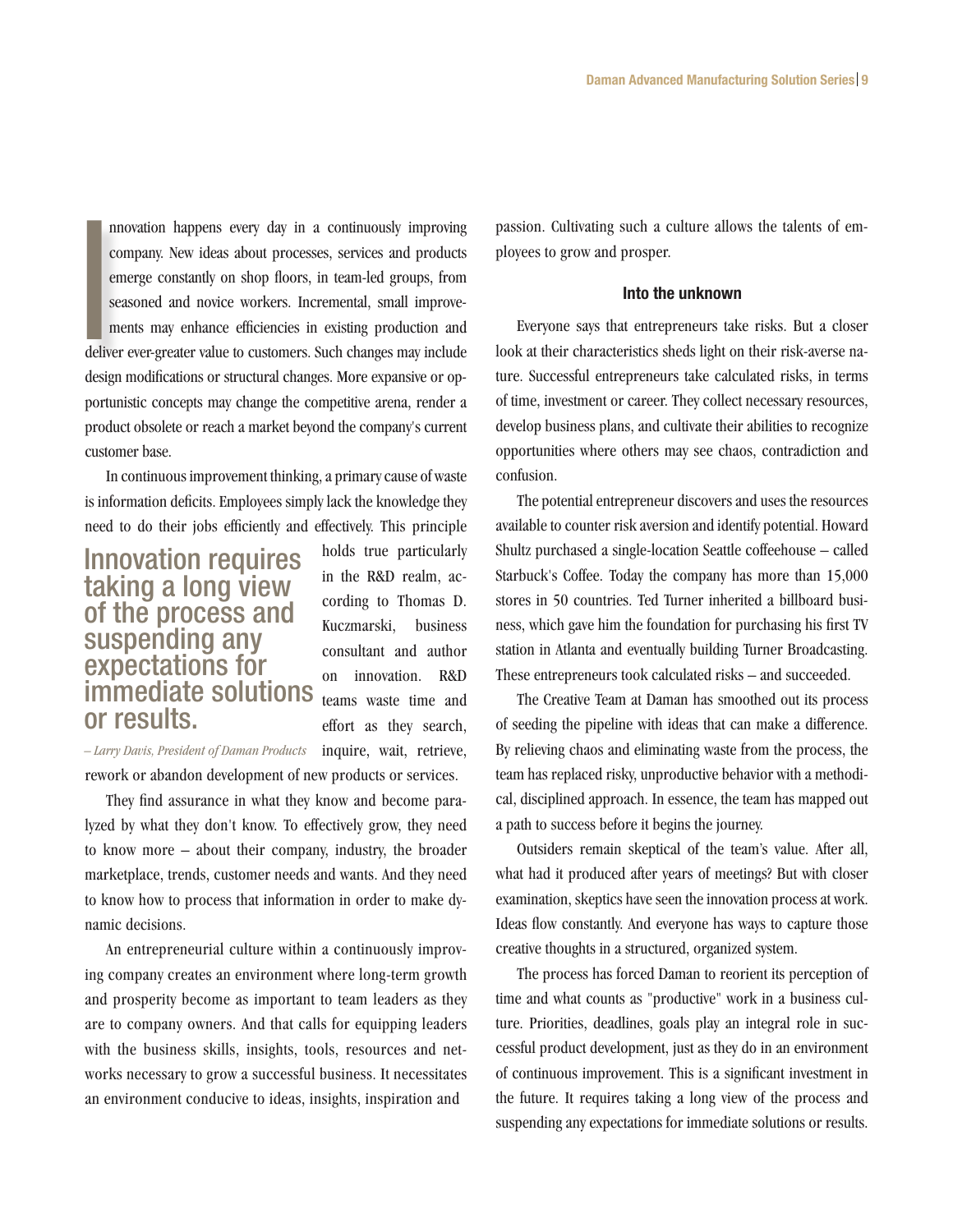To allow order to emerge out of chaos, Daman's Creative Team has established a pipeline for organizing new ideas, seeking knowledge, tracking progress and eventually launching new products or services. Concepts enter the system and flow through a series of evaluation stages.

#### **Product innovation stage gates**

- Market assessment
- Idea generation
- Concept development
- Financial analysis
- Prototype development
- Production set-up
- Marketing testing
- Product launch
- Post-launch feedback

Everyone inside Daman has access to the system and information about ideas under development. And anyone can help advance a project, complete tasks, contribute information or present an idea.

#### **Build complete awareness**

- Why the company is developing different products or services.
- Where these efforts lead not only the company but also individuals involved.
- Why innovation is important.

By early 2012, the Creative Team had more than 50 ideas in its pipeline. Only a handful had progressed beyond the initial stages of idea development and into business analysis. As the ideas emerge, team members have recognized that with greater volume of concepts comes a richer cache of viable options. They also have refined their processes that move ideas through various stages of approval. And they have carefully considered how product development fits into Daman's strategic flow. Their goal: limit or manage the inevitable chaos caused by introducing a new process into current operations.



#### **Rules of the road**

Just as with concepts of a continuous improvement culture, cultivating an entrepreneurial culture demands much from an organization and its people. Everyone must adopt a new way of thinking about processes that workers and managers may have followed – or ignored – for years. By nurturing a learning environment, forward-thinking workers gain knowledge they may not have had access to in traditional, siloed work settings.

The process is more than forms, charts, checklists, meetings and brainstorming. Product development needs to become a culture that encourages new and beneficial behaviors – beneficial to the company, as well as the individual. It demands discipline, clear decision-making, accountability, responsibility, teamwork, and a commitment to continuous improvement.

#### **Journey toward excellence**

The pathway to excellence offers no shortcuts. It demands patience, a long view of success. Daman's Creative Team may – or may not – launch meaningful new products or services by 2013. But the team already has achieved success. It has created a methodical, disciplined approach that serves as a solid framework for discovery, innovation and forward movement. And it has elevated Daman's own understanding of continuous improvement. As always in a continuously improving environment, there is more to do.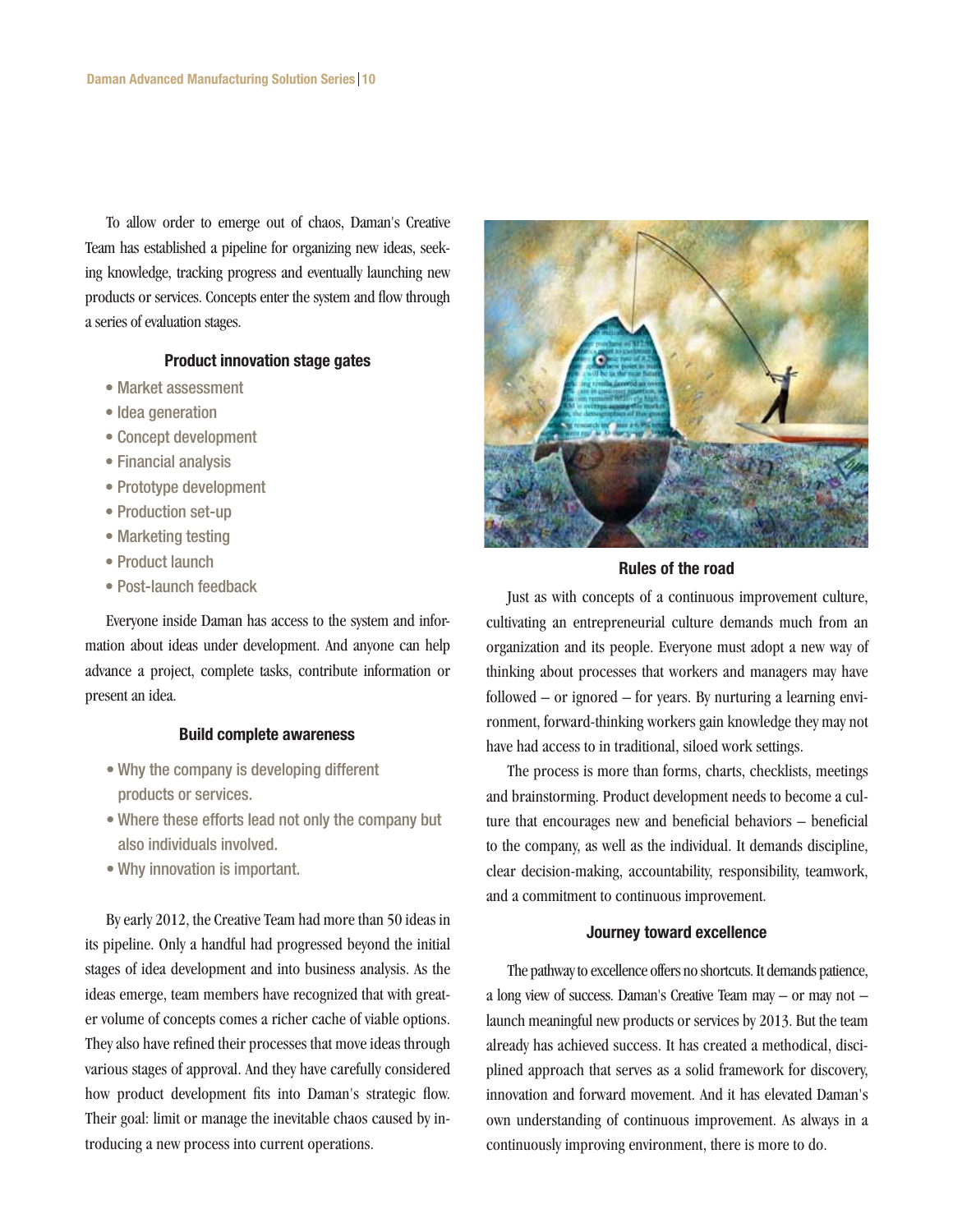# Instinctive behaviors

Just as in J.R.R. Tolkien's *The Lord of the Ring*s, a team of disparate souls may prove more successful than one that consists of like-minded personalities.

With help from a strategic consultant, Daman's Creative Team explored the instinctive ways each individual takes action to better understand how to work as an effective team. The group studied principles of conative styles, as defined by Kathy Kolbe, a specialist in learning strategies.

#### **Inner workings of a team**

- Quick-starters thrive in creative chaos and use trial and error to advance ideas.
- **Fact finders immerse in information and research.**
- Follow throughs engage systems and methods to meticulously organize a process.
- **Implementors** focus on the actual objects and environments of a discovery, building models and finding appropriate tools.

Most people use all four styles in their day-to-day activities, but one or two behaviors tend to guide most actions. That individual tendency becomes a critical factor in a team environment. A team dominated by one mode may prove too weak to achieve success. The energy of a quick-start can help fact-finders overcome analysis paralysis. Fact-finders may discover a better system or process than one set up by a person who prefers follow through. Or the strong organization style of a follow through can help an implementor see the big idea, instead of just the physical structure. And the implementor may redirect a quick starter's energy to the true nuts and bolts needed to succeed.

1 National Association of Manufacturers, nam.org, and U.S. Bureau of Economic Analysis, Industry Economic Accounts (2009). 2 National Science Foundation (2008). 3 Richard P. Adler, "Solving the Dilbert Paradox," The Aspen Institute Communications and Society Program, 2011

Fact-finders populated Daman's Creative Team. And initially that provoked conflict and chaos that suppressed any creative thinking or advancements. The team had little energy, limited organization and only a partially filled toolbox of resources. Attitude and motivation waned.

Eventually, the team learned to overcome its weaknesses. Team members ventured out of their instinctive action modes to grapple with how to define a process of cultivating ideas, analyzing them and advancing prospective ones to the next stage. Order replaced chaos. And measurements of progress inspired more action.

#### **Individual action modes**

Other companies approach product development differently. At LinkedIn, the business-oriented social network site, employees participate in monthly collaborations on a specific issue. They self-organize into teams, determine their own pathways, and prepare reports at the end of the day. Google and Intuit encourage individual initiative by allowing employees to devote a specified amount of their work time to pursue personal projects. Other businesses use employee empowerment techniques to change behavior and encourage innovation.3

#### **Elements of success**

**Focus on the customer.** The customer should be an integral part of the product development process. Interviews, exchanges of ideas, face-to-face visits can reveal not only problems, but also solutions.

**Communicate effectively.** Effective communication skills play a critical role in moving concepts forward. Brainstorming – in the absence of criticism – helps reframe fundamental assumptions and boundaries. And active listening can identify opportunities even before customers fully recognize what they want or need.

**Build equal skills.** Cultivating leadership demands a significant investment in improving interpersonal skills. By building on concepts of eliminating waste, streamlining processes and increasing efficiencies, a fledgling R&D group can achieve success.

Collaboration, creativity, sharing, and sharing and smart risk-taking become the norms rather than the exceptions.

**Keep improving.** A culture of personal accountability provides the foundation for highly successful, well-trained teams to fully understand their roles and have the tools, signals and systems in place to execute their jobs.

#### **Support innovation as a business strategy.**

Innovation, by definition, is discovering and creating something that is unknown and unknowable at the outset of a project.

#### **Give structure to the unknown.**

The basic tenants of continuous improvement can shape the innovation process. They help the potential entrepreneur discover and use the resources available to counter risk aversion and identify potentials.